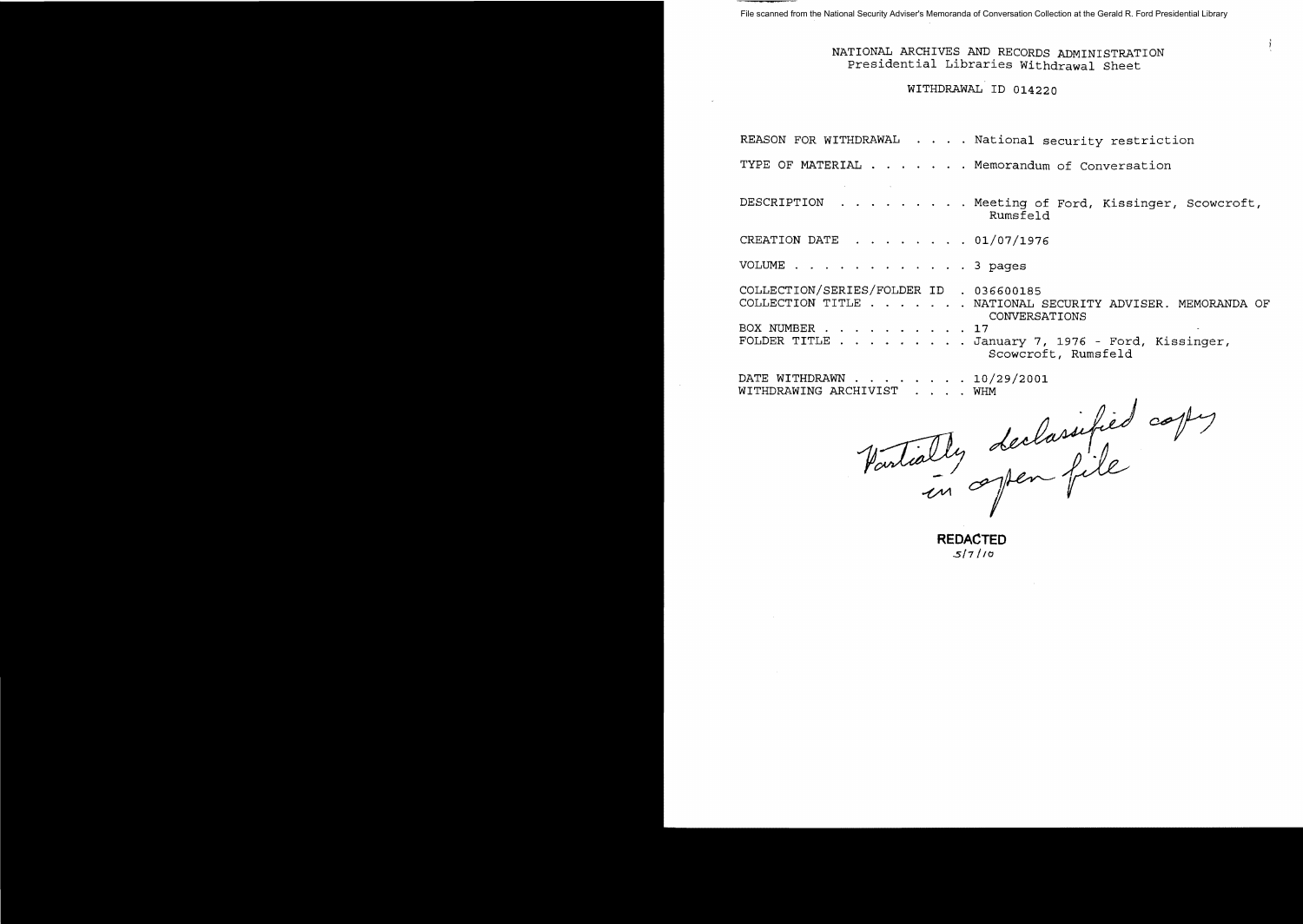MEMORANDUM

THE WHITE HOUSE WASHINGTON

**DECLASSIFIED w/ portions exempted** E.O. 12958 (as amended) SEC 3.3  $MR# 10 - 121. #86$ <u>Atate Jeu 9/20/01 NSA ler 5/7/10</u> dal MARA Dete  $7/9/10$ 

<del>SECRET</del>/NODIS/XGDS

## MEMORANDUM OF CONVERSATION

#### PARTICIPANTS:

The President

Dr. Henry A. Kissinger, Secretary of State Donald Rumsfeld, Secretary of Defense Lt. General Brent Scowcroft. Assistant to the President for National Security Affairs

DATE AND TIME:

Wednesday, January 7, 1976  $9:19 - 10:23$  a.m.

PLACE:

The Oval Office

[Secretary Kissinger joins the meeting at 9:22 a.m.]

The President: Wasn't that a helluva front page?

Kissinger: I had breakfast with Scotty Reston. He thinks you are on the way up but he thinks it's better if you didn't get reelected because of the split between the Executive and legislative branches being of different parties. Then I blasted him on what his paper had done. I told him it was peanuts in Italy, that while the local Communists will fight with Moscow they will be unified against the United States.

Scowcroft: I think you should blast the leaders.

Kissinger: I think you should go on national television and blast the Congress.

The President: Shouldn't I blast them in the State of the Union message? I want a foreign policy section in that.

Kissinger: You could do that. Say you won't talk about foreign policy because we can't have one without national unity and the Congress is tearing us apart. But if you do it separately, they have no retort. The cameras won't pan the stoney-faced Congressmen.



#### SEGRET/NODIS/XGDS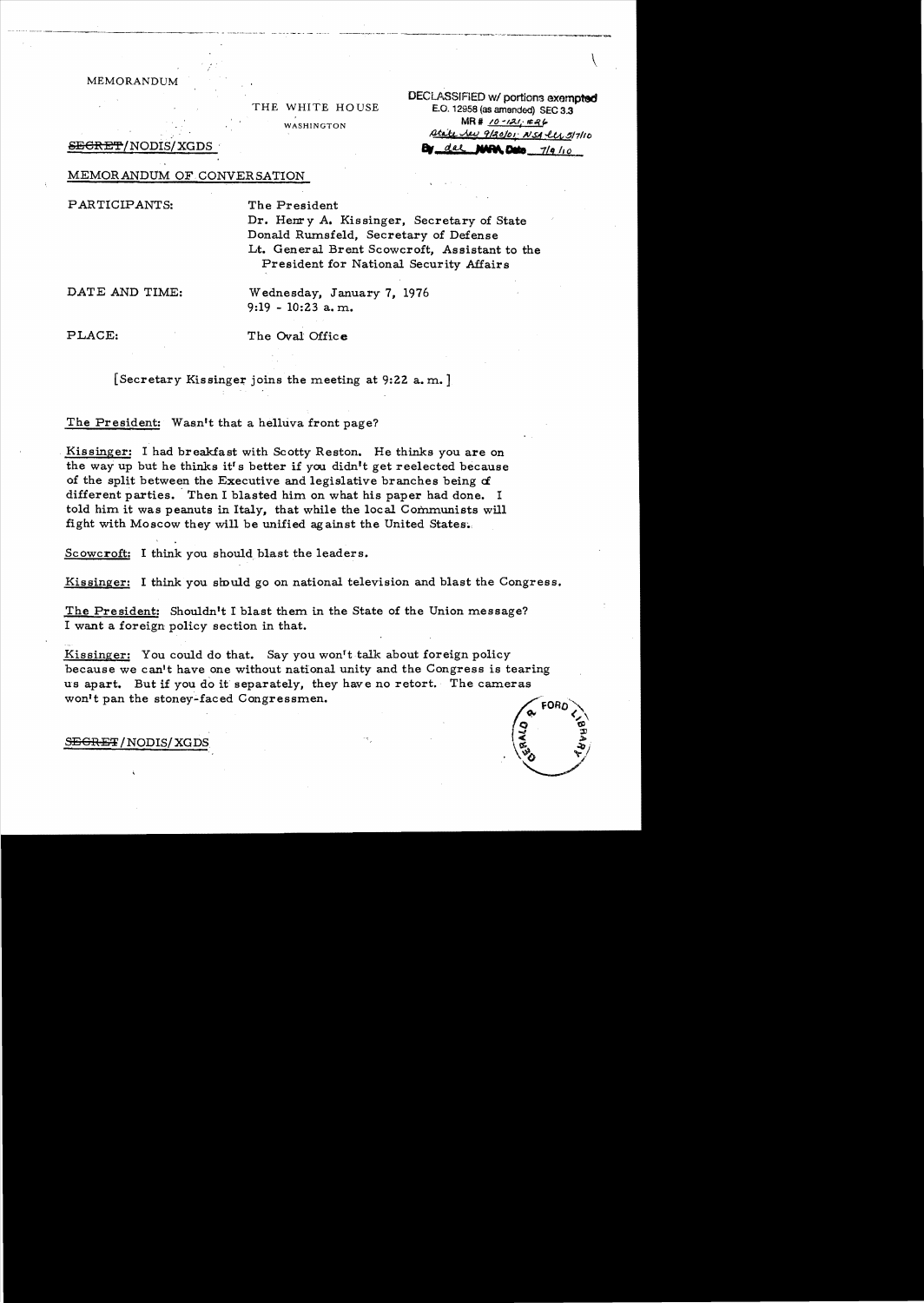## 8BCRET/NODIS/XGDS -2.

The President: I agree we should do it: it's just the forum. Whichever, it has to be the best foreign policy speech I have ever given. Can you have a draft by Saturday?

## Kissinger: Sure.

Don feels strongly I should be present at the State of the Union message. I made a slight try with Dobrynin but didn't get any encouragement.

Rumsfeld: I think it is bad. Henry under fire, the President under fire -everyone will have a field day speculating.

Kissinger: I was impressed with Don's argument. I will press hard with Dobrynin on it, using Don's argument. We had a very good lunch yesterday. My people were ecstatic.

#### The President: I think that is good.

Kissinger: I met Allon at the airport. He made a public statement on leaving Israel that he is coming here to get us to undo the damage we had done in the Security Council. I gave him hell. He responded that we had betrayed Israel like no other country every had. I said he couldn't talk to a major power like that. He said, "major power, You are a laughing stock -in Africa, in the Middle East, everywhere. You aren't a major power."

I would like to start our meeting by setting them straight that we will consult our own interests. I think we can't get by a year without progress. I would tell your Ambassador that you will work hard in the Security Council to reconvene Geneva on the basis of the sanctity of all states in the area and recognition of the legitimate rights of the Palestinians; that we will have informal talks with the PLO and press for a unilateral move on Syria. I would vote with Israel next week.

The President: Will Allon be giving speeches here?

Kissinger: I will warn him that if he makes one more statement like that, we will go public. Don said the Jews would oppose you in an election unless it looks like you will win. If you show strength now, they may decide that.

The President: It amazes me that such a tiny people can raise so much havoc here.

### SEGRET/NODIS/XGDS

へきこえ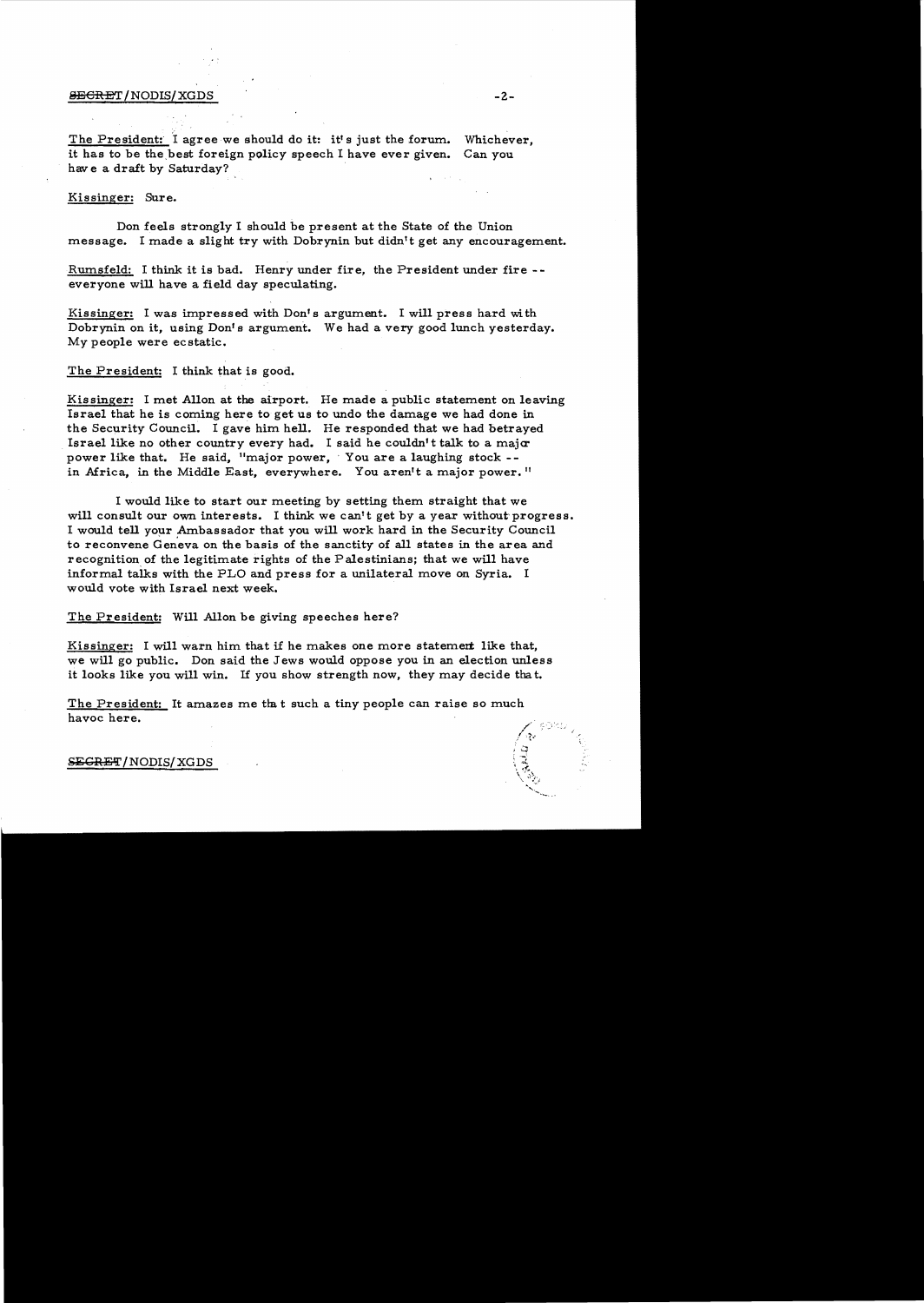#### $\overline{\text{SEGREF}}$  / NODIS/ XGDS  $-3-$

Kissinger: Now on the boycott. The Jews are trying to so embroil us with the Arabs that we are paralyzed. They are using your boycott statement of moral principle to push tt to the legal limits. The Bechtel suit - - all they are doing is obeying the law of the country; and Burns has gone hog wild. . . . . . . . . . . .. . . . . . . . . . .. . . . . .. . . . .. . . . .... . . . . . . . . . . . . . . . . . . . .. . .

On the oil deal, the nitpickers miss the major point. This is an opportunity to crack OPEC. I agreed the price differential is not great now and it is a buyer's market. We shouldn't keep dragging it out.

The President: I will act on it today. Get it to me.

Kissinger: Law of the Sea. I plan to lead the delegation to the March meeting in New York. I think there is a 60-40 percent chance of signing a treaty next February. If we don't get it, I would be willing to let the Bill go or split off deep sea.

The President: Why don't you talk to Ted Stevens?

Kissinger: If I can get to Stevens to hold off until after the March Conference. If we don't get an overall agreement, we would withdraw our opposition. to the bill. Then it could still pass before the election.

The President: Talk to Ted right away.

Scowcroft: [Described the pos sible parliamentary maneuvers and Magnuson opposition. ] .

The President: How about moving a shop off Angola?

[It was agreed that options would be prepared for the President by the NSC Meeting].

[The Middle East Ambassadors -- Eilts, Murphy, Pickering, and Porter.... were then ushered in.  $]$ 

**SECRET/NODIS/XGDS**